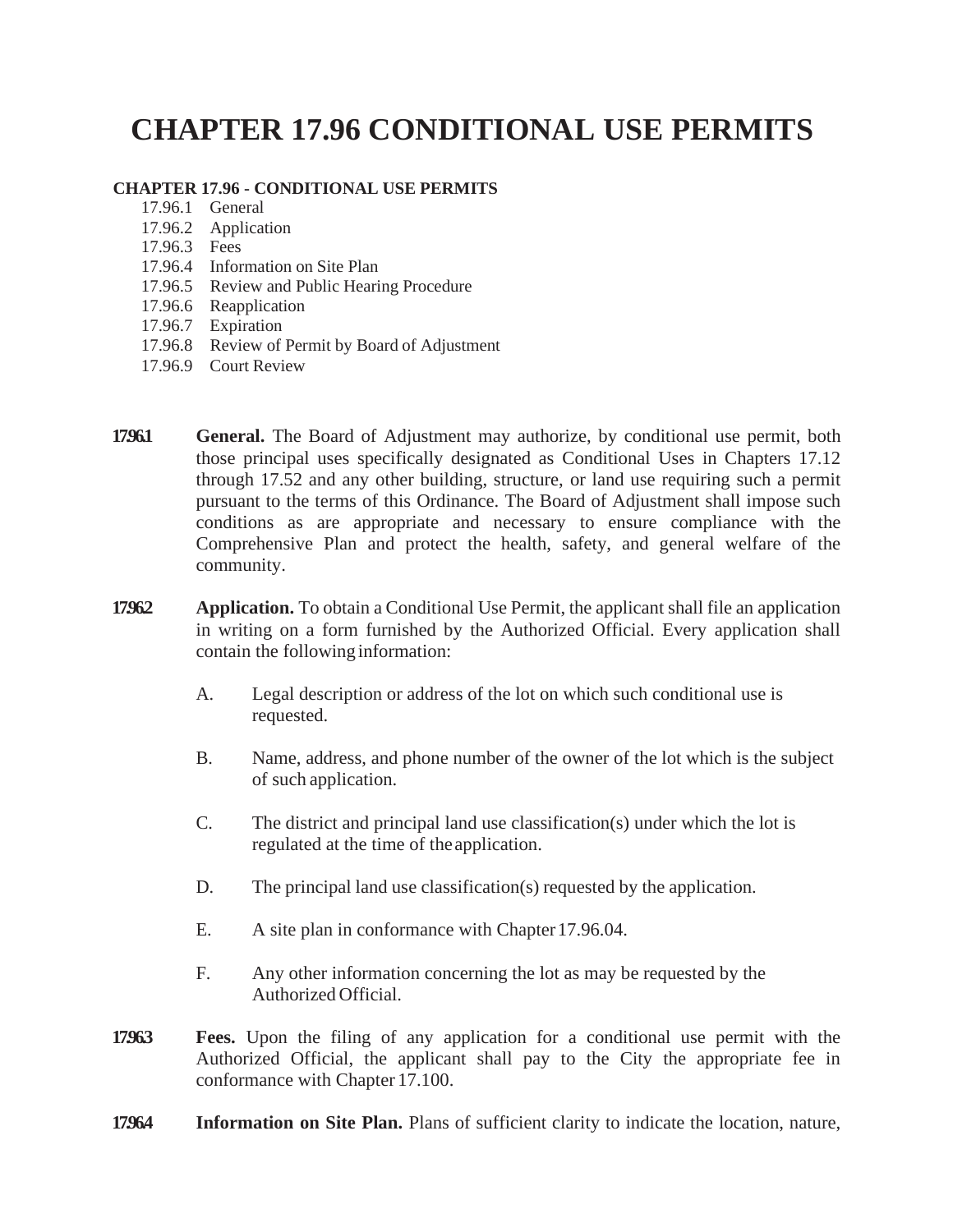and extent of the work proposed shall be provided to the Authorized Official. Where applicable, all site plans required in Chapter 17.96.02(E) shall contain the following information:

- A. The legal description and/or address of the lot.
- B. The name of the project and/or business.
- C. A north arrow.
- D. All existing and proposed buildings or additions.
- E. Dimensions of all buildings.
- F. Distance from all building lines to the lot lines at the closest points.
- G. Building height and number of stories.
- H. Dimensions of all lot lines.
- I. Parking lots orspaces: designate each space and give dimensions of the parking  $lot(s)$ , stall(s), and aisle(s).
- J. The location and dimensions of all buildings and structures located on properties abutting the lot that is the subject of the application.
- K. Screening: show height, location, and type of material to be used.
- L. Landscaped setback and trees: indicate species of trees and material(s) to be used for landscaping.

Exception: The Authorized Official may waive the submission of plans, if he or she determines the nature of the work applied for is such that reviewing of plans is not necessary to assist the Board of Adjustment in determining whether to grant the conditional use permit.

Approved plans shall not be changed, modified, or altered, and all work shall be done in accordance with the approved plans.

**17965 Review and Public Hearing Procedure.** Prior to the approval of a conditional use permit, the Authorized Official shall review the application. After review of the application, the Authorized Official shall make a recommendation to the Planning Commission that they either recommend approval or denial of the permit to the Board of Adjustment. The Authorized Official's recommendation shall include a summary of the application and the reasons and justifications for either approval or disapproval of the application.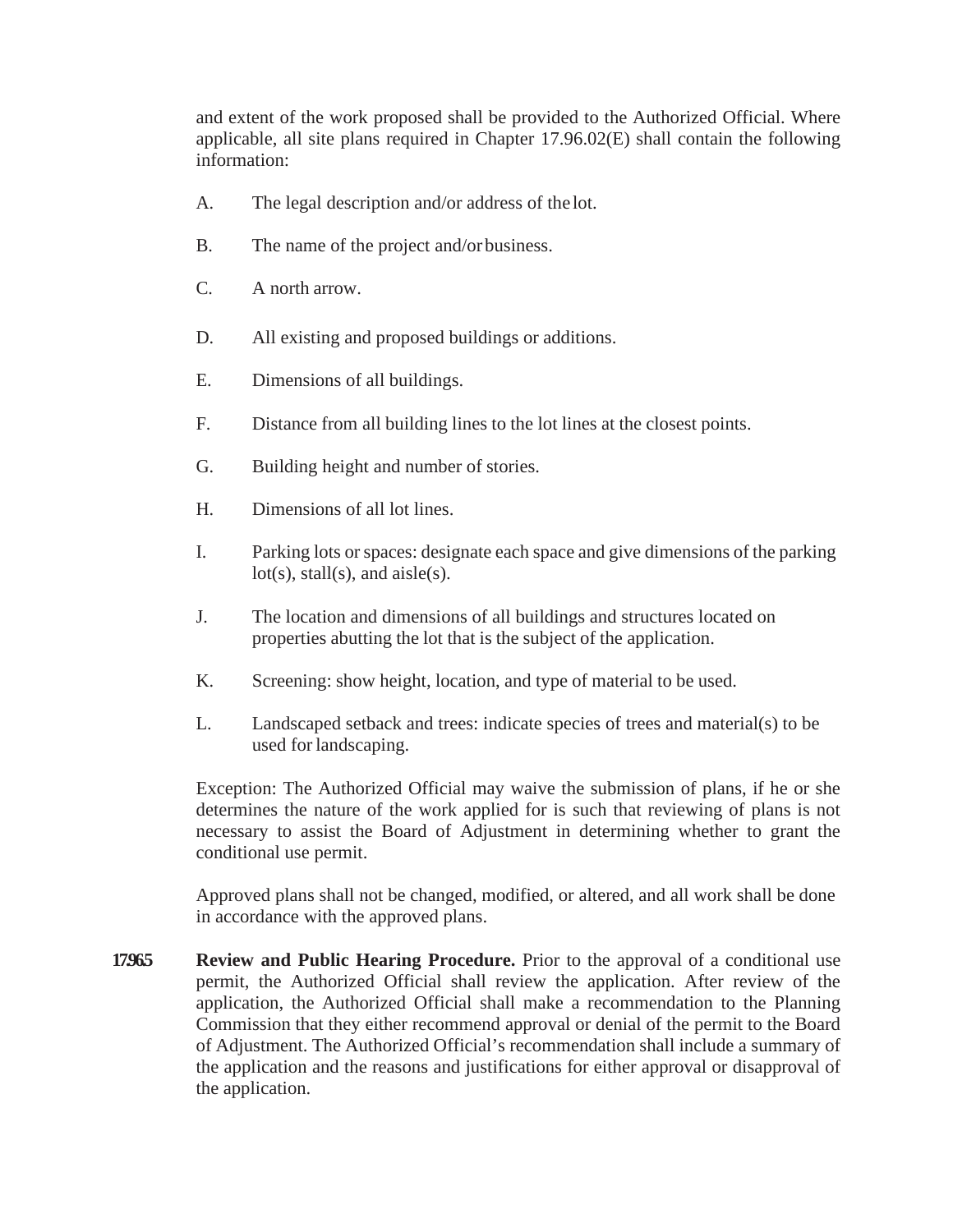Once the completed application and Authorized Official's recommendation have been transmitted to the Planning Commission, the matter shall be scheduled to be heard at their next regularly schedule. After review of the application, the Planning Commission shall make a recommendation to the Board of Adjustment that they either approve or deny the application. The Planning Commission's recommendation shall include a summary of the application, the Authorized Official's recommendation and justifications, and the Planning Commission reasons and justifications for either approval or denial of the application.

Once transmitted to the Board of Adjustment, the Authorized Official shall set the date, time, and place for a formal public hearing to be held by the Board of Adjustment. At least ten (10) days prior to the date of the scheduled public hearing, the Authorized Official shall notify the landowner by mail; post notices of the public hearing at City Hall, on the lot subject to the proposed conditional use permit in conformance with SDCL 11-4-4.4, and on the City's website; and shall publish notice of the public hearing in the City's legal newspaper(s).

The applicant shall give notice by certified mail to at least one (1) owner of each adjacent property. The notice shall include, at a minimum, the name and contact information for a person responsible for addressing questions related to the proposal; the address of the lot subject to the proposal; the current zoning district classification of the lot; the type of conditional use requested by the applicant; the date, time, and place of the public hearing; and a statement that all materials submitted by the applicant are available for public review prior to the public hearing at City Hall. Notices shall be postmarked not less than ten (10) days prior to the date of the public hearing. The applicant is responsible for meeting all requirements and shall provide documentation to the Authorized Official that this public notice requirement has been satisfied at least four (4) business days prior to the date of the public hearing. Failure to provide all required notices or proper documentation of such shall result in the cancellation of the public hearing. Failure of the recipient of the certified letter to accept delivery does not invalidate service.

For residentially zoned properties, the term "adjacent" shall mean all properties located within two hundred fifty (250) feet. For commercially and industrially zoned properties, the term "adjacent" shall mean all properties located within one thousand (1,000) feet.

The following procedure shall be followed by the Board of Adjustment in considering the recommendation of the Authorized Official:

- A. The public hearing shall be held. Any person or persons may appear in person, or by agent or attorney. Minutes of the public hearing shall be recorded and kept in the records of the Board of Adjustment.
- B. Before any conditional use permit shall be granted, the Board of Adjustment shall make written findings certifying compliance with the specific rules governing individual conditional uses and that satisfactory provision and arrangement has been made concerning the following, where applicable: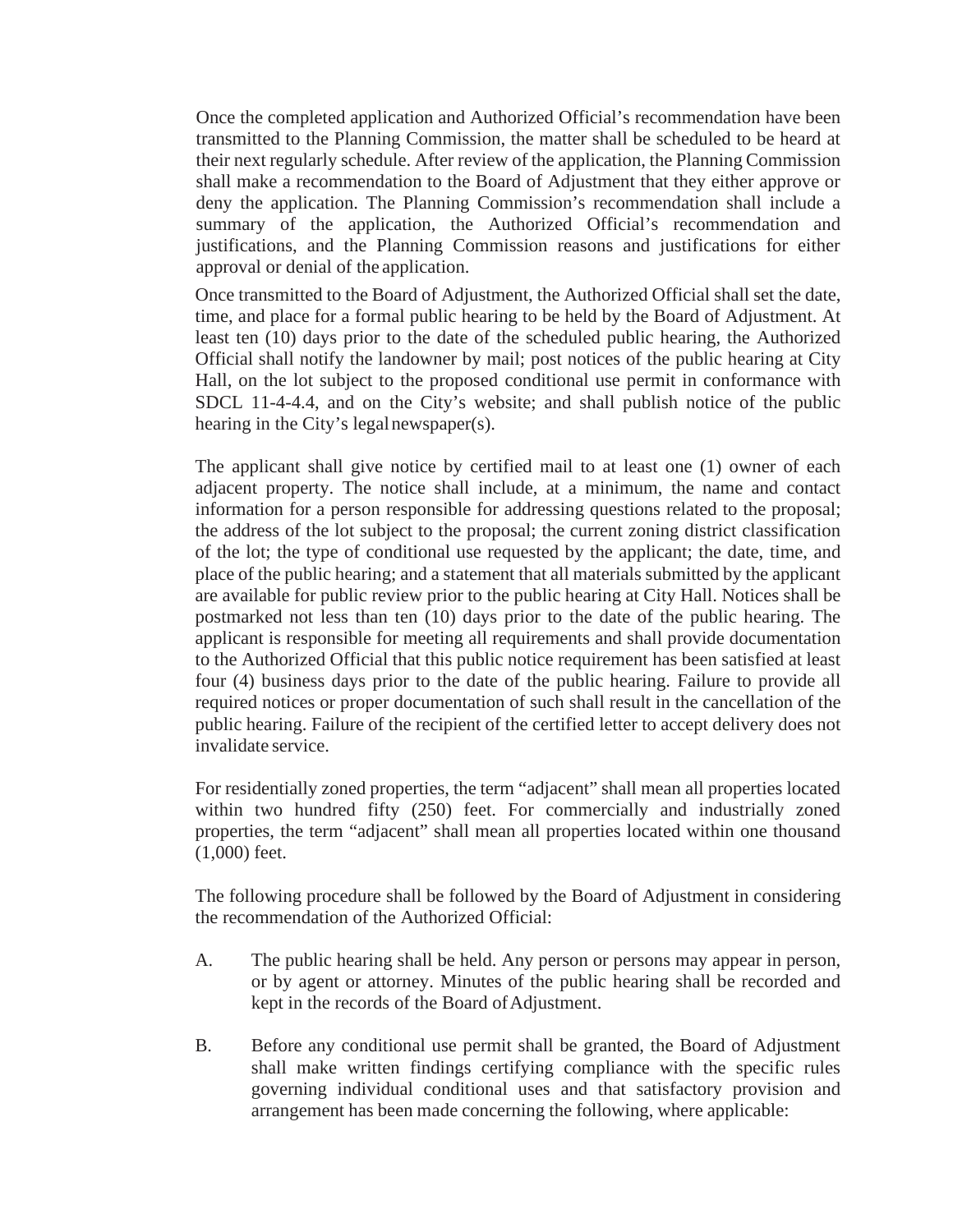- 1. Ingress and egress to the lot and any proposed buildings or structures thereon, with particular reference to automotive and pedestrian safety and convenience, traffic flow and control, and access in case of fire or catastrophe;
- 2. Off-street parking and loading areas whererequired;
- 3. Refuse and service areas, with particular reference to (a) and (b) above;
- 4. Utilities, with reference to locations, availability andcompatibility;
- 5. Screening and buffering with reference to type, dimensions and character;
- 6. Signs, if any, and proposed exterior lighting with reference to glare, traffic safety, economic effect, and compatibility and harmony with other properties in the district;
- 7. Required yards and other open space;
- 8. General compatibility with adjoining properties and other property in the zoning district in which such use is to belocated;
- 9. The goals and objectives of the most recently adopted Comprehensive Plan.

The written findings shall not simply state the Board's conclusions regarding each applicable requirement, but shall include a brief statement of their rationale concerning the basis for finding each has been satisfied.

The Board of Adjustment shall decide whether to grant the conditional use with such conditions and safeguards as are appropriate or to deny a conditional use when not in harmony with the purpose and intent of this Ordinance. The decision of the Board of Adjustment shall be final unless an appeal is filed in accordance with SDCL 11-4- 25.1.

- **17966. Reapplication.** No applicant requesting a conditional use permit whose application involves the same or substantially the same request, project, or proposal for the same or substantially the same building or lot as that which has been denied by the Zoning Board of Adjustment shall be again considered by the Board of Adjustment until a period of at least twelve (12) months has passed from the date of the final action on the application.
- **1796.7 Expiration.** A conditional use permit shall expire one (1) year from the date upon which it becomes effective if the use or uses have not commenced operations. Upon written request to the Authorized Official and prior to the conditional use permit expiration date, a one (1) year time extension for the conditional use permit may be granted by the Authorized Official, subject to the following conditions:
	- A. There was no public objection presented during the public hearing process for